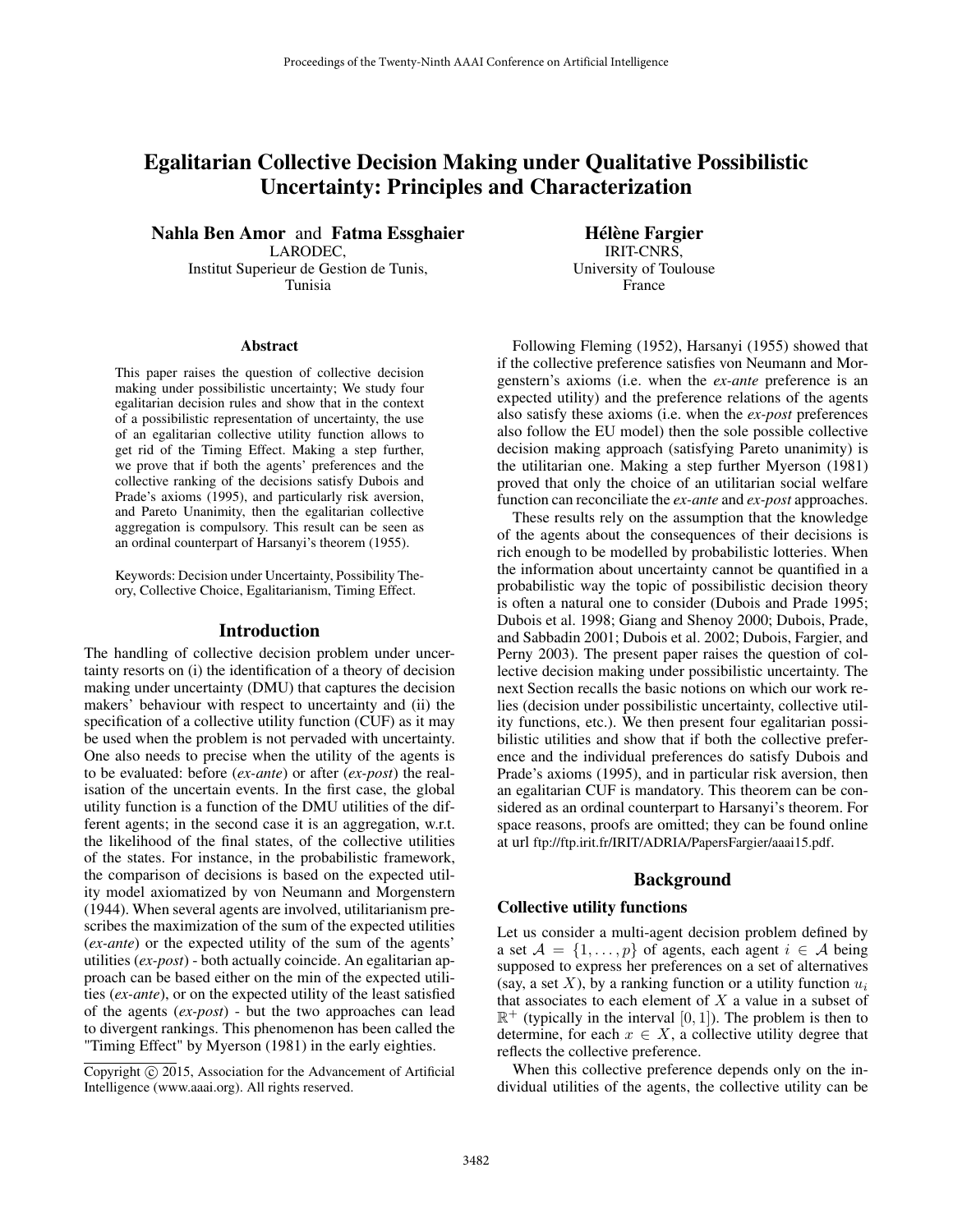obtained by a collective utility function (CUF; for more details about collective utility functions see (Moulin 1988)) of the form  $u(x) = f(u_1(x), \ldots, u_p(x))$ . Classical utility theory prescribes that the best decisions are those that maximize the sum of the individual utilities, i.e.:

$$
u(x) = \sum_{i \in \mathcal{A}} u_i(x)
$$

This function possesses several good properties but fails to ensure equity between agents. The egalitarian approach on the contrary proposes to maximize the satisfaction of the least satisfied agent, i.e. the CUF:

$$
u(x) = \min_{i \in \mathcal{A}} u_i(x)
$$

When the agents are not equally important (e.g. in an administration board, or when the aim is more to aggregate criteria than to satisfy a group), a weight  $w_i$  can be associated to each  $i$ ; this yields the use of a weighted sum in the utilitarian case:

$$
u(x) = \mathop{\textstyle \sum}_{i \in \mathcal{A}} w_i \cdot u_i(x)
$$

or of a weighted minimum in the egalitarian case:

$$
u(x) = \min_{i \in \mathcal{A}} \max((1 - w_i), u_i(x))
$$

### Multi-agent decision making under risk

In presence of risk, i.e. when the information about the consequences of decisions is probabilistic, a popular criterion to compare decisions is the expected utility model axiomatized by von Neumann and Morgenstern (1944): an elementary decision is modelled by a probabilistic lottery over the set  $X$  of its possible outcomes. The preferences of a single decision maker are supposed to be captured by a utility function assigning a numerical value to each outcome. The evaluation of a lottery is performed through the computation of its expected utility (the greater, the better)<sup>1</sup>. When several agents are involved, two approaches are possible, depending on when the utility of the agents is to be evaluated: after or before the realization of the uncertain events. The *ex-post* approach comes down to a problem of mono-agent decision making under uncertainty (this agent being "the collectivity") by defining the utility function  $u$  as a CUF. On the contrary, the *ex-ante* approach combines the DMU utilities of the different agents with the collective utility function.

In the probabilistic context, utilitarianism comes down to calculate either the expected collective utility (*ex-post*), or the aggregation of the individual expected utilities (*ex-ante*). Egalitarianism prescribes to maximize either the expectation of the minimum of the satisfaction degrees or the minimum of the mathematical expectations. The two approaches do not always coincide: this is the so called *Timing Effect*.

Counter-example 1. *Consider two agents* <sup>1</sup> *and* <sup>2</sup>*, two consequences*  $x_1$  *and*  $x_2$  *and* the probabilistic lotteries  $L_1$  *and*  $L_2$ *given in Figure 1. The expected value of the minimum of the utilities are:*  $0.7*\min(0.3,0.5)+0.3*\min(1,0.4)=0.33$  for  $L_1$  $0.2 * min(0.3, 0.5) + 0.8 * min(1, 0.4) = 0.38$  for L<sub>2</sub> *So, ex-post,*  $L_2$   $\rightarrow$   $L_1$ *. On the contrary, ex-ante, computing the minimum of the expected utilities leads to*  $L_1$   $\succ$   $L_2$ *. Indeed:*  $\min(0.7 * 0.3 + 0.3 * 1, 0.7 * 0.5 + 0.3 * 0.4) = 0.47$  for L<sub>1</sub>  $min(0.2 * 0.3 + 0.8 * 1, 0.2 * 0.5 + 0.8 * 0.4) = 0.42$  for L<sub>2</sub>.

$$
L_1 \xrightarrow{0.7} x_1 : 0.3, 0.5 >
$$
  
\n
$$
L_2 \xrightarrow{0.2} x_1 : 0.3, 0.5 >
$$
  
\n
$$
L_2 \xrightarrow{0.2} x_1 : 0.3, 0.5 >
$$
  
\n
$$
L_2 \xrightarrow{0.8} x_2 : 0.4 >
$$

Figure 1: Two probabilistic lotteries in a bi-agent context. The probability of  $x_i$  according to a lottery labels the corresponding edge; each  $x_i$  is labelled by its vector of utilities.

In 1955, Harsanyi provided a theorem that is often interpreted as a justification of utilitarianism; he showed that if (i) the collective preference satisfies von Neumann and Morgenstern's axioms (1944), (ii) the preferences of each agent also satisfy these axioms, and (iii) if two lotteries are indifferent for each agent they are considered as collectively indifferent (Pareto indifference axiom), then the only appropriate collective CUF is the classical utilitarian one. Myerson (1981) proved that, in the probabilistic context, only the use of an affine collective aggregation function overcomes the Timing Effect, and conversely, that any attempt to introduce equity causes a divergence between the *ex-post* and *ex-ante* approaches.

### (Mono agent) Decision Making under Possibilistic **Uncertainty**

Harsanyi's and Myerson's results are strongly related to the assumption of a probabilistic uncertainty and are valid only in such a rich and sophisticated context. When the information about uncertainty cannot be quantified in a probabilistic way, the topic of possibilistic decision theory is often a natural one to consider.

The basic building block in possibility theory is the notion of *possibility distribution*. Let S be a variable whose value is ill-known and  $\Omega$  its domain. The knowledge about the value of S is encoded by a possibility distribution  $\pi : \Omega \to [0, 1];$ given  $\omega \in \Omega$ ,  $\pi(\omega) = 1$  means that realization of  $\omega$  is totally possible and  $\pi(\omega) = 0$  means that  $\omega$  is impossible. It is assumed that  $\pi$  is *normalized*, i.e. that there exist at least one  $\omega$  which is totally possible.

From  $\pi$ , one can compute the possibility  $\Pi(A)$  and the necessity  $N(A)$  of an event  $A \subseteq \Omega$ :  $\Pi(A) = \sup_{\omega \in A} \pi(\omega)$ evaluates to which extent A is *consistent* with the knowledge represented by  $\pi$ , while  $N(A) = 1 - \Pi(\overline{A}) = 1 \sup_{\omega \notin A} \pi(\omega)$  corresponds to the extent to which  $\overline{A}$  is impossible and thus evaluates at which level A is certain.

<sup>&</sup>lt;sup>1</sup>Notice that this kind of modelling is orthogonal to the one more recently investigated in Computational Social Choice (Konczak and Lang 2005; Mattei 2011; Lang et al. 2012); in the lottery framework, the uncertainty pertains to the consequences of the decisions and the agents have well established preferences on these consequences; in the latter works, the preferences of the agents are ill-known and can be represented or elicited in sophisticated ways. Besides, the purpose of these works is generally more related to complexity theory (determine the complexity of sophisticated decision rules or the one of manipulating the issue of the vote, etc.).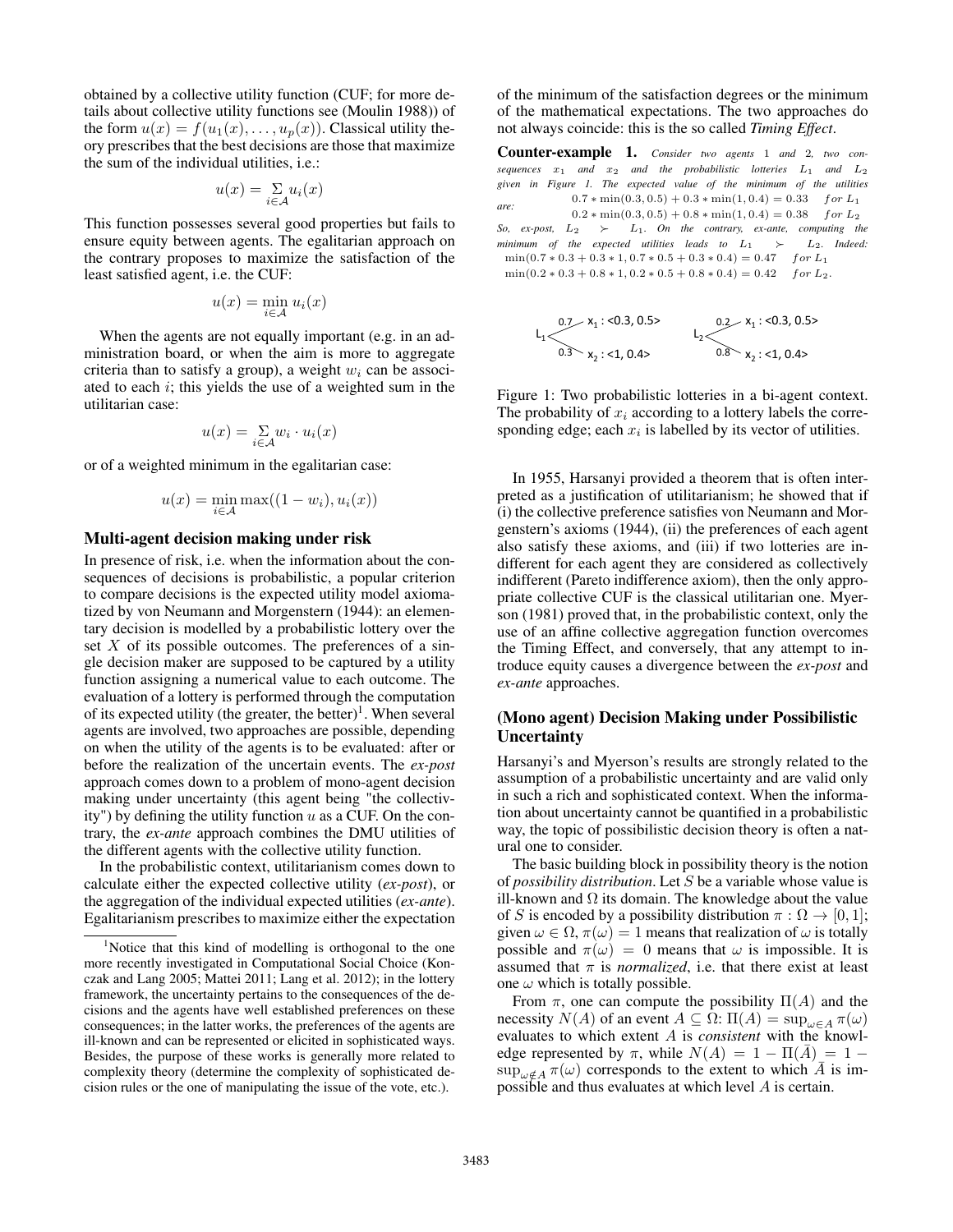Giving up the probabilistic quantification of uncertainty yielded to give up the EU criterion as well. The development of possibilistic decision theory has lead to the proposition and the characterization of a series of possibilistic counterparts of the EU criterion (Dubois and Prade 1995; Dubois et al. 1998; Giang and Shenoy 2000; Dubois, Prade, and Sabbadin 2001; Dubois, Fargier, and Perny 2003). Following (Dubois and Prade 1995) a one stage decision is modelled by a (simple) possibilistic lottery, i.e. a normalized possibility distribution over a finite set of outcomes  $X$ . In a finite setting, a possibilistic lottery  $L$  can be written  $L = \langle \lambda_1/x_1, \ldots, \lambda_n/x_n \rangle$  where  $\lambda_j = \pi_L(x_j)$  is the possibility of getting outcome  $x_j$  when choosing decision  $L$ ; this degree are also denoted by  $L[x_j]$ .

A *compound* possibilistic lottery is a normalized possibility distribution over a set of (simple or compound) lotteries. We shall denote such a lottery  $L = \langle \lambda_1/L_1, \ldots, \lambda_m/L_m \rangle$ ,  $\lambda_i$  being the possibility of getting lottery  $L_i$  according to  $L$ .

The possibility  $\pi_{i,j}$  of getting consequence  $x_j$  from  $L_i$  depends on the possibility  $\lambda_i$  of getting  $L_i$  and on the possibility  $\lambda_i^j$  of getting  $x_j$  from  $L_i$  (for the sake of simplicity, we assume that the  $L_i$ 's are simple lotteries; the principle extends to the general case); in other words,  $\pi_{i,j} = \min(\lambda_i, \lambda_i^j)$ . The possibility of getting  $x_j$  from  $L = \langle \lambda_1/L_1, \dots, \lambda_m/L_m \rangle$  is simply the max, over all the  $L_i$ 's, of the  $\pi_{i,j}$ . In decision theory, a compound lottery is generally assumed to be indifferent (according to the DM's preference) to the simple lottery defined by:

Reduction(L)

$$
= \langle \max_{i=1,m} \min(\lambda_i^1, \lambda_i) / x_1, \dots, \max_{i=1,m} \min(\lambda_i^n, \lambda_i) / x_n \rangle
$$

Example 1. *The following figure provides an example of a possibilistic compound lottery with its reduction:*



Figure 2: A possibilistic compound lottery and its reduction.

(Dubois and Prade 1995) then proposed two global utilities for evaluating any simple lottery:

$$
U^{-}(L) = \min_{x \in X} \max(n(L[x]), u(x))
$$

$$
U^{+}(L) = \max_{x \in X} \min(L[x], u(x))
$$

where *n* is an order reversing function (e.g.  $n(x) = (1$ x)). Pessimistic utility  $U^{-}(L)$  estimates to what extent it is certain (i.e. necessary according to a measure  $N$ ) that  $L$  is good. Its optimistic counterpart,  $U^+(L)$  estimates to what extent it is possible that  $L$  is good. They extend to any kind of possibilistic lottery, by considering that the utility of a compound lottery is simply the one of its reduction.

To the best of our knowledge, the question of multi-agent decision making under possibilistic uncertainty has never

been studied. Beyond the proposition of egalitarian utilities that suits possibilistic knowledge, we show in the present paper that they do not necessarily suffer from the Timing Effect, and we provide a representation theorem that can be viewed as an ordinal counterpart of Harsanyi's one.

## Egalitarian collective decision making under possibilistic uncertainty

In the more qualitative, ordinal, case of possibilistic lotteries, four egalitarian utilities can be proposed (Ben Amor, Essghaier, and Fargier 2014) - two pessimistic utilities and two optimistic ones<sup>2</sup>:

2in

Definition 1.

| $U_{ante}^{-\min}(L)$  | $=$ | $\min_{i=1,p} \max(1-w_i, \min_{x \in X} \max(u_i(x), 1-L[x]))$<br>$i=1, p$      |
|------------------------|-----|----------------------------------------------------------------------------------|
| $U_{post}^{-\min}(L)$  | $=$ | $\min_{x \in X} \max(1 - L[x], \min_{i=1,p} \max(1 - w_i, u_i(x)))$<br>$x \in X$ |
| $U_{ante}^{+ \min}(L)$ | $=$ | $\min_{i=1,p} \max(1 - w_i, \max_{x \in X} \min(u_i(x), L[x]))$                  |
| $U_{post}^{+\min}(L)$  | $=$ | $\max_{x \in X} \min(L[x], \min_{i=1,p} \max(1 - w_i, u_i(x)))$                  |

Example 2. *As a matter of fact, consider two agents, the first agent being less important than the second one*  $(w_1 = 0.6,$  $w_2 = 1$ *), and the simple lotteries*  $L_1$ ,  $L_2$  *on*  $X = \{x_1, x_2, x_3\}$ *depicted*<sup>3</sup> *in Figure 3. We have:*

| $U_{ante}^{-\min}(L_1) = \min($        |                    | $\max(1-0.6, \min \max(1-1, 0.8), \max(1-0.9, 0.1)),$<br>$max(1 - 1, min max(1 - 1, 0.1), max(1 - 0.9, 0.8)))$ |
|----------------------------------------|--------------------|----------------------------------------------------------------------------------------------------------------|
|                                        | $= 0.1$            |                                                                                                                |
| $U_{\text{post}}^{-\min}(L_1) = \min($ |                    | $\max(1-1, \min(\max(1-0.6, 0.8), \max(1-1, 0.1))),$                                                           |
|                                        |                    | $\max(1-0.9, \min(\max(1-0.6, 0.1), \max(1-1, 0.8))))$                                                         |
|                                        | $= 0.1$            |                                                                                                                |
| $U_{ante}^{+ \min}(L_1) = \min($       |                    | $\max(1-0.6, \max(\min(1, 0.8), \min(0.9, 0.1))).$                                                             |
|                                        |                    | $\max(1-1, \max(\min(1, 0.1), \min(0.9, 0.8))))$                                                               |
|                                        | $= 0.8$            |                                                                                                                |
| $U_{\text{nost}}^{+\min}(L_1) = \max($ |                    | $min(1, min(max(1 - 0.6, 0.8), max(1 - 1, 0.1))),$                                                             |
|                                        |                    | $min(0.9, min(max(1 - 0.6, 0.1), max(1 - 1, 0.8))))$                                                           |
|                                        | $= 0.4$            |                                                                                                                |
|                                        |                    | $U_{antc}^{-\min}(L_2) = U_{nost}^{-\min}(L_2) = U_{antc}^{+\min}(L_2) = U_{nost}^{+\min}(L_2) = 0.8.$         |
|                                        |                    |                                                                                                                |
|                                        |                    |                                                                                                                |
|                                        | $x_1$ : <0.8, 0.1> |                                                                                                                |

Figure 3: Two bi-agent possibilisitic lotteries.

 $L_1 \leftarrow$ <br> $L_2 \frac{1}{\sqrt{3}}$  x<sub>3</sub>: <0.8, 0.8>

 $L_2$ -

It is obviously possible to define in the same way a series of utilitarian possibilistic utilities ( $U_{ante}^{-sum}$ ,  $U_{ante}^{+sum}$ , etc.) and a series of max-oriented ones  $(U_{post}^{-\max}, U_{post}^{+\max},$  etc.). The present paper prefers to focus in details on the egalitarian ones, that look more coherent, and also more appealing from an ethical point of view. First of all, it appears that the coincidence between *ex-post* and *ex-ante* approaches does not imply utilitarianism. It is indeed easy to show that:

**Proposition 1.**  $U_{ante}^{-\min}(L) = U_{post}^{-\min}(L)$ .

0.9

We shall thus simply use the notation  $U^{-\min}$ . Such a coincidence does not happen in the "optimistic" case; with

<sup>&</sup>lt;sup>2</sup>In our notation system the first exponent indicates the attitude with respect to uncertainty: optimistic  $(+)$  or pessimistic $(-)$ ; the second one indicates the type of CUF used (min, max, sum, etc.).

<sup>&</sup>lt;sup>3</sup>The consequences with a possibility degree of 0 are not represented in the drawings.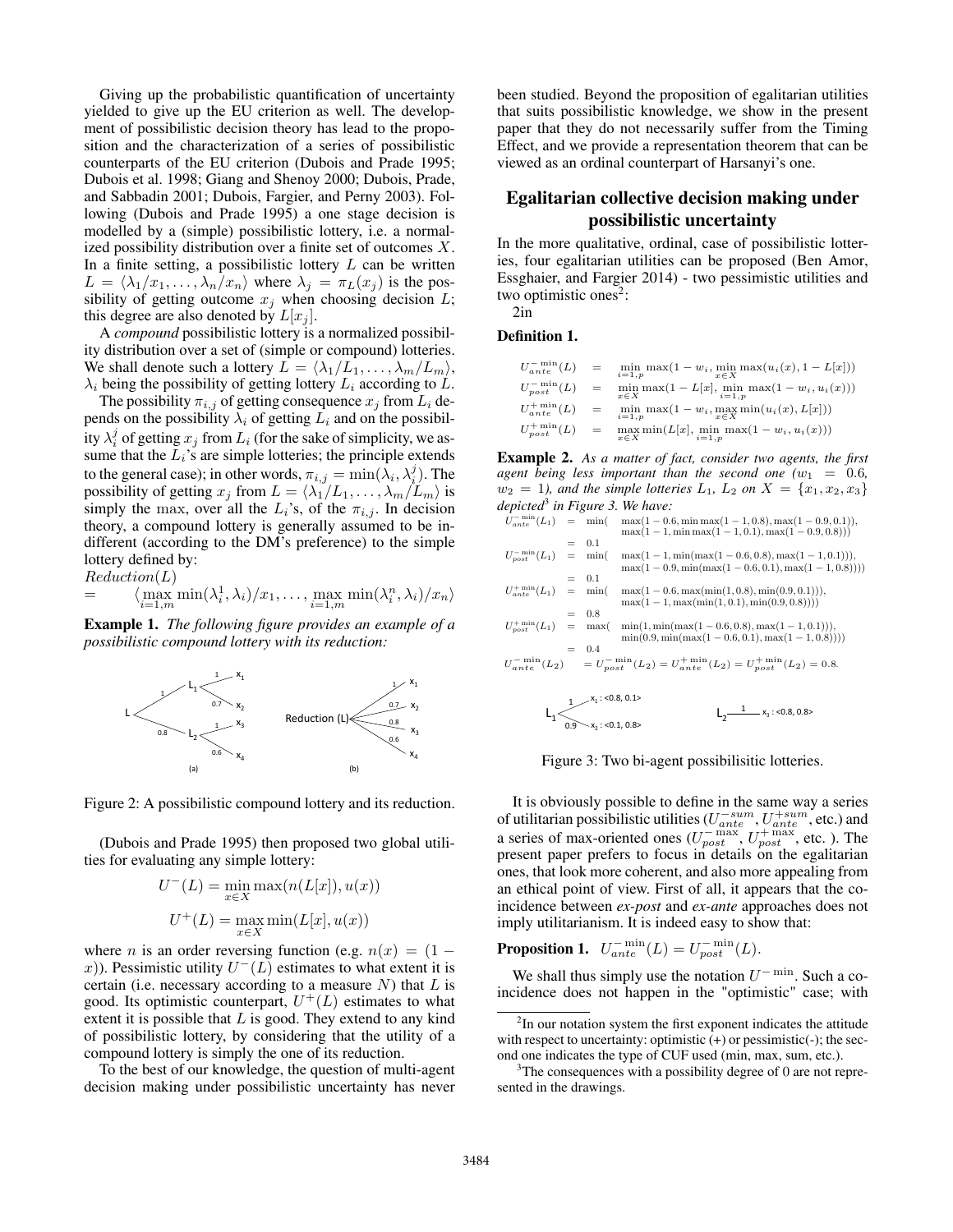$U_{post}^{+ \text{ min}}$  a lottery is good as soon as there exists a possible outcome satisfying all the agents; with  $U_{ante}^{+min}$ , a lottery is good when each agent forecasts an outcome that is good for her (but it is not necessarily the same one for all): it may happen that  $U_{post}^{+ \min }(L) < U_{ante}^{+ \min }(L)$ , as shown by Counterexample 2. It holds that:

**Proposition 2.**  $U_{post}^{+\min}(L) \leq U_{ante}^{+\min}(L)$ .

#### Axioms for collective qualitative decision making

Let us now propose an axiomatization of the pessimistic egalitarian utility (we denote it  $U^{-\min} = U^{-\min}_{post}$  $U_{ante}^{-\min}$ ). Consider a set A of p agents, a finite set of consequences  $X$ , a possibilistic scale  $V$ , the set of possibilistic lotteries  $\mathcal L$  obtained from  $V$  and  $X$ . The preference profile  $\langle \succeq_1, \ldots, \succeq_p \rangle$  gathers the preference relations  $\succeq_i$  of each agent i on  $\mathcal{L} \geq$  denotes the collective preference on  $\mathcal{L}$ .

Let us denote  $x$  the "constant" lottery leading to consequence x for sure (s.t.  $L[y] = 0$  for each  $y \neq x$ ; e.g.  $L_2$ in Figure 3): constant lotteries and elements of  $X$  are identified. In the same way, let  $Y$  be the lottery that represents a subset  $Y$  of  $X$  (it provides the possibility degree 1 to each  $y \in Y$ , and 0 otherwise). First of all, we formulate a continuity axiom on the consequences:

**Axiom C** (Continuity on X):  $\forall x, y \in X, \forall B \subseteq A, \exists z \in \mathcal{A}$ X such that:  $z \sim_i x$  if  $i \in B$  and  $z \sim_i y$  if  $i \notin B$ .

This axiom requires that there exists a  $z$  in  $X$  that is indifferent to  $x$  for the agents in  $B$  and indifferent to  $y$  for the others. When two agents are involved, Axiom  $C$  says that if x and y are two elements of  $X$ , then  $X$  contains a z corresponding to the vector of satisfaction  $\langle x_i, y_j \rangle$ . More generally, this axiom requires the set of lotteries to be rich enough to contain all the constant acts corresponding to all the vectors of satisfaction (in a sense,  $C$  deals more with  $\mathcal L$ than with  $\succeq$ ). This implies in particular that X contains a consequence  $x^*$  that is ideal for all the agents, and a consequence  $x_*$  anti-ideal for all the agents. When the set of consequences  $X$  is too small, it is harmless to extend and enrich it in order to obtain all the  $z$  that we need: in the following, Axiom C is supposed by construction (in Harsanyi's paper it is implicit:  $X$  is identified with the set of utility vectors).

We now introduce the axiom of Pareto unanimity, that is essential for collective choice:

**Axiom P** (Pareto Unanimity): If  $\forall i \in \mathcal{A}, L \succeq_i L'$ , then  $L \succeq L'.$ 

Because we are rather interested in a cautious way of decision making than in an adventurous one, the next axioms are those proposed by (Dubois and Prade 1995) (their interpretation is detailed in the literature, hence we refrain to comment them further) . We write them below for any relation  $\ge$  ; in the following, these axioms will apply to  $\succeq$  and to the  $\succ_i$ 's:

**Axiom 1:**  $\triangleright$  on  $\mathcal L$  is an equivalence relation (i.e. is complete and transitive).

**Axiom 2** (Certainty equivalence):  $\forall Y \subseteq X, \exists x \in Y$  s.t. x and Y are equivalent for  $\triangleright$ .

**Axiom 3** (Risk aversion): If  $\forall x \in X, L[x] \leq L'[x]$  (L is more specific than  $L'$ ), then  $L \trianglerighteq L'$ .

Axiom 4 (Weak independence): If  $L$  and  $L'$  are equivalents, then  $\langle \lambda /L, \mu/L^{\gamma} \rangle$  and  $\langle \lambda /L', \mu/L'' \rangle$  are also equivalents, for any  $\lambda$ ,  $\mu$  s.t. max $(\lambda, \mu) = 1$ .

Axiom 5 (Lottery reduction): For any (compound lottery)  $L, L \sim Reduction(L).$ 

**Axiom 6** (Continuity of  $\mathcal{L}$ ): If  $\forall x \in X$ ,  $L'[x] \le L[x]$  then  $\exists \lambda$  s.t.  $L' \sim \langle 1/L, \lambda/X \rangle$ .

Dubois and Prade (1995) show that the preference relation on  $\mathcal L$  defined by  $U^-$  do satisfy Axioms 1-6 and that, reciprocally, if Axioms 1-6 are satisfied by some relation  $\triangleright$ , then the simple lotteries are ranked as if they where be evaluated by their pessimistic utilities. Technically, the satisfaction of these axioms allows the definition of an ordered scale  $U$ , an utility function  $u : X \mapsto U$ , an order reversing function  $n: V \mapsto U$  such that  $L \trianglerighteq L'$  iff  $U^{-}(L) \geq U^{-}(L')$ . This axiomatization is a qualitative counterpart to von Neumann and Morgenstern's characterization of expected utility.

#### Properties of possibilistic collective utility functions

We now study the four decision rules in light of the axioms and show that they are consistent, namely obeyed by the pessimistic egalitarian collective utility  $(U^{-\min})$ . Consider: a set  $\mathcal L$  of possibilistic lotteries built from a set  $X$  and a scale V; a set  $u_i, i \in \mathcal{A}$  of utility functions on X taking their values in [0, 1]; and a weight vector  $\vec{w} \in [0, 1]^p$  (where  $w_i$  is the weight of agent  $i$ ). It holds that:

**Proposition 3.** *The relations*  $\succeq$  *and*  $\succeq$  *i defined by:* 

$$
L \succeq L' \text{ iff } U^{-\min}(L) \geq U^{-\min}(L'),
$$
  

$$
L \succeq_i L' \text{ iff } U_i^-(L) \geq U_i^-(L')
$$

*satisfy Axioms 1-6, as well as the Pareto unanimity axiom.*

The satisfaction of Axioms 1-6 by the  $\geq_i$ 's is obvious  $(U_i^-$  is by definition a pessimistic utility). Their satisfaction by  $\succeq$  is also straightforward:  $U^{-\min}$  is clearly a pessimistic DMU utility based on the utility function  $u(x)$  = min max $(u_i(x), (1 - w_i)).$  $i=1,p$ 

The satisfaction of Pareto Unanimity is also easy to prove. Suppose that  $L \succeq_i L'$ , for all i. By definition,  $L \succeq_i L'$  iff  $U_i^{-1}(L) \geq U_i^{-1}(L')$ ;  $L \geq i$  L' for each i implies that the aggregation by the weighted minimum of the  $U_i^{-1}$ 's for L is greater or equal to the one given to  $L'$  (this aggregation is non decreasing); then  $U^{-\min}(L) \geq U^{-\min}(\overline{L'})$ . In other words,  $L \succeq L'$ . Axiom **P** is thus satisfied.

Generally, we believe that all the *ex-ante* possibilistic aggregations, and in particular  $U_{\text{ante}}^{+\text{min}}$ , satisfy **P**, be they egaliriarian or not (e.g. so do  $U_{ante}^{-sum}$ ,  $U_{ante}^{-max}$ , etc.) - simply because the CUFs are non decreasing. In our egalitarian context:

**Proposition 4.** *The relations*  $\succeq$  *and*  $\succeq$  *i defined by:* 

 $L \succeq L'$  iff  $U_{ante}^{+min}(L) \geq U_{ante}^{+min}(L'),$  $L \succeq_i L'$  *iff*  $U_i^+(L) \ge U_i^+(L')$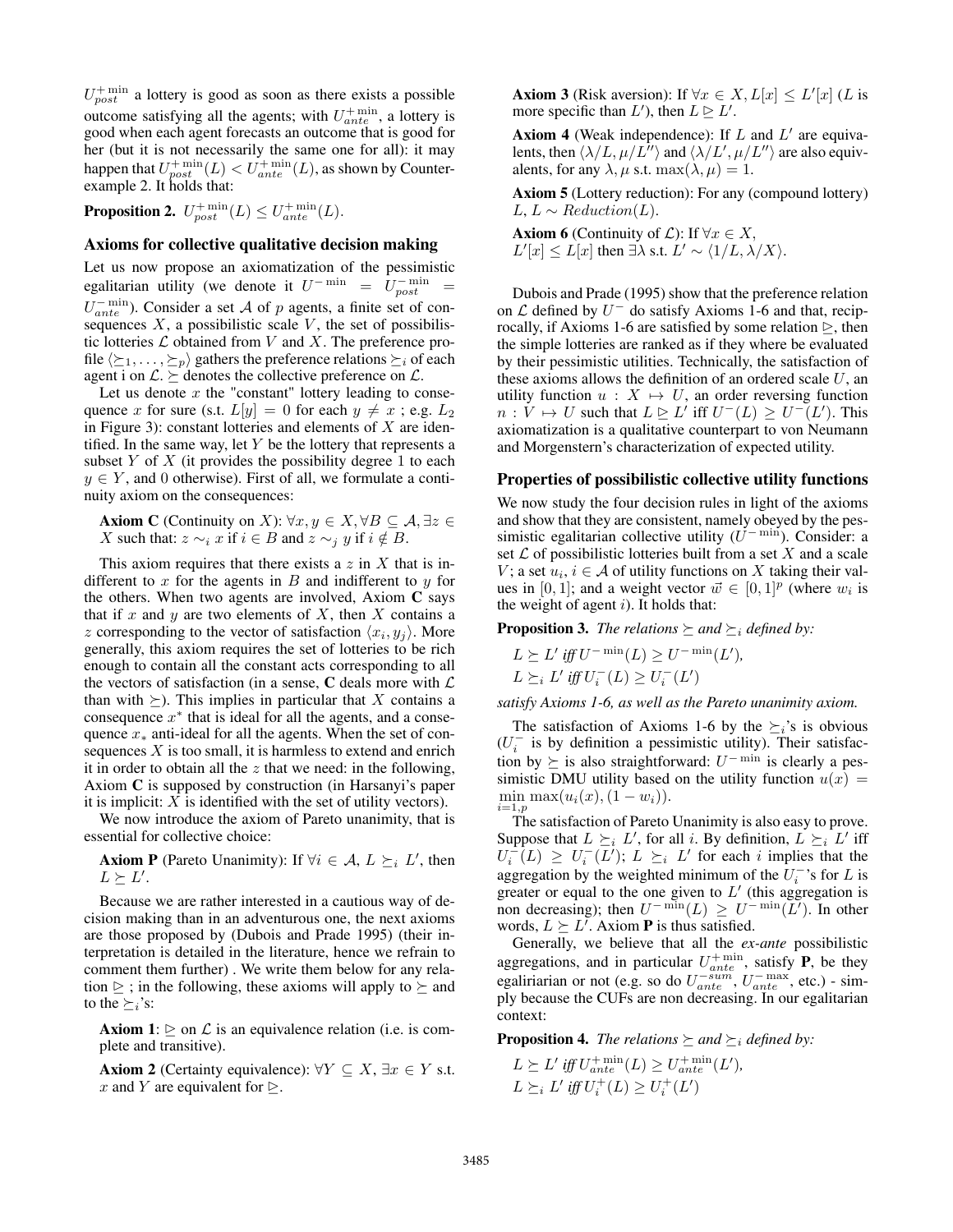### *satisfy Pareto Unanimity.*

The problem is that  $U_{ante}^{+ \text{ min}}$  may fail to satisisfy weak independence, as shown by the following counter-example:

Counter-example 2. *Consider two equally important agents i.e.*  $(w_1 = w_2 = 1)$ , and the three lotteries depicted in Figure 4.



Figure 4: A counter-example to weak independance.

Let L and L' be the lotteries defined by:  $L = \langle 1/L_1, 0.9/L_3 \rangle, L' = \langle 1/L_2, 0.9/L_3 \rangle.$  $U_{ante}^{+ \min}(L_1) = U_{ante}^{+ \min}(L_2) = 0.5$ :  $L_1$  *and*  $L_2$  *are indifferent*  $U_{ante}^{+min}(L) = U_{ante}^{+min}(Reduction(L))$  $= U^{+min}_{ante} (\langle 0.5/x_1, 1/x_2 \rangle) = 0.5$  $U_{ante}^{+m \min}(L') = U_{ante}^{+min}(Reduction(L'))$  $= U_{ante}^{+min}(\langle 1/x_1, 0.9/x_2 \rangle) = 0.6.$ 

Then,  $U_{ante}^{+ \min}(L') > U_{ante}^{+ \min}(L)$ , which contradicts the axiom of *weak independence.*

Concerning  $U_{post}^{+min}$ , news are very bad, since it even fails to satisfy Pareto Unanimity:

Counter-example 3. *Consider the two lotteries of Figure 3 on*  $X = \{x_1, x_2, x_3\}$  *and suppose now that the two agents are equally important i.e.*  $(w_1 = w_2 = 1)$ . We get for agent 1:  $U^+(L_1) = \max(\min(1, 0.8), \min(0.9, 0.1)) = 0.8$  $U^+(L_2) = \min(1, 0.8) = 0.8$ *and for agent 2:*

 $U^+(L_1) = \max(\min(1, 0.1), \min(0.9, 0.8)) = 0.8$ *while:*

 $U^+(L_2) = \min(1, 0.8) = 0.8$ U,  $\min_{\text{post}} \left( L_1 \right) = \max(\min(1, \min(0.8, 0.1), \min(0.9, \min(0.1, 0.8)))) = 0.1$ U,  $t_{post}^{+min}(L_2) = \max(\min(1, \min(0.8, 0.8))) = 0.8$ 

*Hence*  $L_1 \sim_1 L_2$ ,  $L_1 \sim_2 L_2$  *but*  $L_2 \succ L_1$ *, which contradicts Pareto Unanimity.*

## A representation theorem for  $U^{-\min}$

Let us now show that the relation that satisfies both Continuity, Pareto Unanimity and the axioms of pessimistic utility can be captured by  $U^{-\min}$  - thus providing a counterpart of Harsanyi's theorem that allows (weighted) equity. For the sake of brevity (and also because they look less interesting: they suffer from the Timing Effect and can violates important axioms), we let  $U_{ante}^{+ \text{min}}$  and  $U_{post}^{+ \text{min}}$  for further research. We first sketch the proof in the general case, allowing more or less important agents: this provides a characterization of  $U^{-\min}$  in its full generality. We impose equity between agents in a second step - and rule out the weights.

We have seen in the previous Section that the set of axioms is consistent since satisfied by  $U^{-\min}$ . Let us now go the reverse way. Consider a relation  $\succeq$  on  $\mathcal L$  (built on X and V) that satisfies Axioms 1 to 6, a set of relations  $\succeq_i$  on the same  $\mathcal L$  that also satisfy these axioms, and suppose that the axioms of Pareto unanimity and continuity of  $X$  hold.

First of all, since Axioms 1-6 are satisfied by  $\succeq$  and  $\succeq_i$ , these relations can be represented by pessimistic utilities this is Dubois and Prade's theorem of representation.

Let us now consider for any agent  $i \in \mathcal{A}$ , the set  $\top_i =$  ${x \in X : \forall y, x \succeq_i y}$  of the best consequences according to *i* (this set cannot be empty because the  $\geq_i$  's are preorders). Thanks to Axiom C, there exists a consequence  $x^*$  that belongs to all the  $\top_i$ 's. By Pareto unanimity,  $x^* \succeq y, \forall y \in X$ . In the same way, there exists a  $x_*$  such that  $y \succeq x_*, \forall y \in X$ .

Thanks to Axiom C, we can define the constant act  $x^i$  for any agent i:

**Definition 2.** *For any*  $x \in X$  *and any agent i, let*  $x^i$  *be the constant lottery s.t.*  $x^i \sim_i x$  *and*  $x^i \sim_j x^*$  *for each*  $j \neq i$ *.* 

x <sup>i</sup> will be identified with the *utility of* x *according to agent* i: the influence of the other agents is neutralized (they get their best outcome, which behaves as a neutral element in the pessimistic approach).

Let  $\Delta_i = \{x^i, x \in X\}$ .  $(x^*)^i$  and  $(x_*)^i$  belong to  $\Delta_i$  by definition. The union of the  $\Delta_i$ 's, that is to say  $\tilde{\Delta} = \{x^i :$  $x \in X, i \in \mathcal{A}$ , plays an important role in our proof - it allows the construction of a common evaluation scale.  $\Delta$  is naturally ordered by  $\succeq$  and each  $\Delta_i$  is ordered by  $\succeq_i$ . By construction, we have:

**Proposition 5.**  $\forall x \in X, (x^*)^i \succeq_i x \succeq_i (x_*)^i$ .

Moreover, we can show that

**Proposition 6.**  $\forall x^i, (x^*)^i \succeq x^i \succeq (x_*)^i$ 

 $(x^*)^i$  is one of the best consequences for i and  $(x_*)^i$  is one of her worst ones. It may happen that one of the  $x^i$  be indifferent w.r.t.  $\succeq$  to  $(x_*)^i$ : i prefers  $x^i$  to  $(x_*)^i$ , but the collectivity does not; this is due to the fact that agent  $i$  is not so important, so the elements of  $X$  that are bad for her (e.g.  $(x_*)^i$  are considered as not so bad for the collectivity.

Let us denote  $B_i = \{x^i \in \Delta_i : x^i \sim (x_*)^i\}$  the set of the elements of  $\Delta_i$  that are indifferent to  $(x_*)^i$  according to the collectivity, and this even if agent  $i$  makes a difference; the elements of  $B_i$  form an equivalence class according to  $\succeq$  but, again, not necessarily according to  $\succeq_i$ .

Let  $m_i$  denotes the best of the elements of  $B_i$  (according to  $\geq_i$ )<sup>4</sup>. It reflects the importance of the agent: the greatest  $m_i$ , the lower the importance of i. Formally<sup>5</sup>:

**Definition 3.** For any  $i \in A$ , let  $m_i = argmax_{\geq i} \{x^i :$  $x^i \sim (x_*)^i$  *be the discount degree of i.* 

**Lemma 1.** ∀ $x \in X$ ,  $i = 1, p$ ,  $x^i$  ∼ max<sub> $\geq i$ </sub> $(m_i, x^i)$ .

Lemma 2.  $\forall x \in X$ ,  $x \sim argmin_{\geq} \{x^i : i \in \mathcal{A}\}.$ 

From Lemmas 1 and 2 we get:

Corollary 1.  $x \sim argmin_{\geq} \{ \max_{\geq} (m_i, x^i) : i \in \mathcal{A} \}.$ 

In order to show that a relation satisfying Axioms 1-6 is a pessimistic utility, (Dubois and Prade 1995) built the scale  $U = \{ [x] : x \in X \}$  where  $[x]$  is the equivalence class of x according to  $\succeq$ . U is totally ordered by  $\succeq$  and these authors set  $u(x) = [x]$ . Here, we use the set  $\Delta = \{x^i : x \in X, i \in$  $\mathcal{A}$ , partially ordered by the relation  $\trianglerighteq$  defined by:

**Definition 4.**  $x^i \trianglerighteq y^i$  iff  $x^i \succeq_i y^i$ 

<sup>4</sup>If  $|B_i| > 1$ ,  $m_i$  can be any one of its elements.

<sup>&</sup>lt;sup>5</sup>In the following, there are many relations (preorders). For the sake of clarity, we indicate for each minimum or maximum operation the preorder it relies on.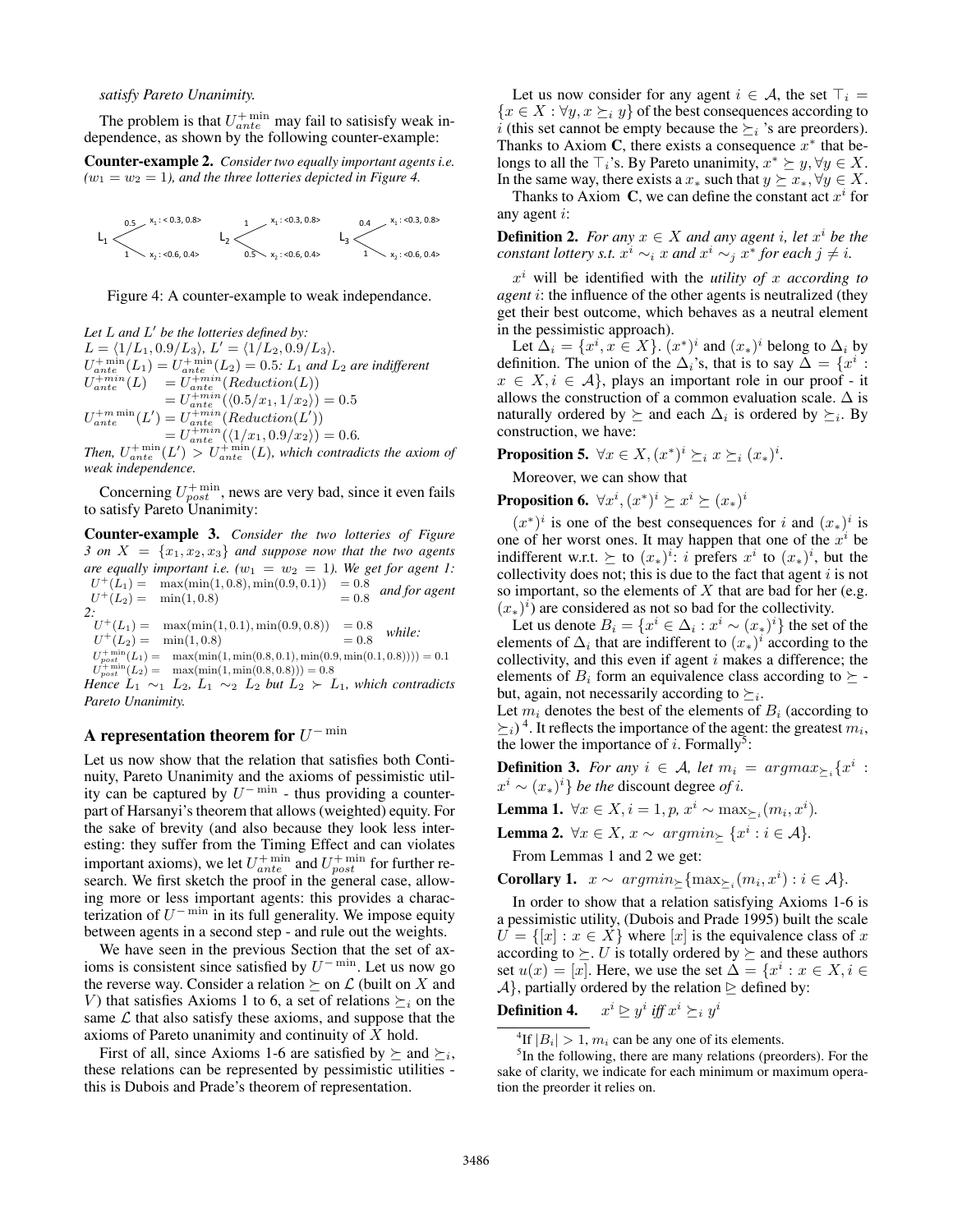$$
x^i \ge y^j
$$
 iff  $x_i \ge_i m_i, y_j \ge_j m_j$  and  $x^i \ge y^j$ , for all  $i \neq j$ .

This relation is a partial preoder (it is reflexive and transitive) but if  $x_i \prec m_i$  and  $i \neq j$ ,  $x_i$  and  $y_j$  are not comparable: neither  $x^i \trianglerighteq y^j$  nor  $y^j \trianglerighteq x^i$  hold, but this is harmeless. What is important is that (i) the restriction of  $\geq$  to each  $\Delta_i$  is a preorder (on  $\Delta_i$ ,  $\geq \geq \geq_i$ ) and (ii) that any  $x_i$  that is as least as good as  $m_i$  (according to i) is comparable to any  $x_i$  that is as least as good as  $m_i$  (according to j). Properties (i) and (ii) ensure that  $v(x) = \min_{\geq} \{ \max_{\geq} (m_i, x^i) : i \in \mathcal{A} \}$  exists. Then from Corollary 1 and Definition 4 it follows that:  $x \sim v(x)$ . Let k be the agent for which the min is reached in the expression of  $v(x)$ :  $v(x) = \max_{\geq} (m_k x^k)$  belongs to  $\Delta_k$  and is such that  $v(x) \succeq_k m_k$ . Hence  $v(x)$  and  $v(y)$  are comparable w.r.t.  $\geq$ , whatever x, y. This allows us to write:

**Lemma 3.** 
$$
x \succeq y
$$
 iff  $argmin_{\succeq} \{ \max_{\succeq} (m_i, x^i) : i \in A \}$   
 $\succeq argmin_{\succeq} \{ \max_{\succeq} (m_i, y^i) : i \in A \}.$ 

Because working with a partial preorder is not so convenient, we shall use any complete preorder  $\triangleright$ ' on  $\Delta$  such that  $x \geq y \implies x \geq' y$  (there always exists one). Then we get:

**Lemma 4.** 
$$
x \succeq y
$$
 iff  $argmin_{\succeq'} \{ \max_{\succeq'} (m_i, x^i) : i \in A \}$   
 $\succeq' argmin_{\succeq'} \{ \max_{\succeq'} (m_i, y^i) : i \in A \}.$ 

Since  $\succeq$  satisfies Axioms 1-6, Dubois and Prade's result applies: there exists an order reversing function  $n$  s.t.:  $L \succeq \hat{L}'$  iff  $\min_{x \in X} \max_{\succeq} (n(L[x]), u(x)) \succeq$ 

$$
\min_{x \in X} \max_{\ge} (n(L'[x]), u(x)).
$$

Let us denote  $u(x) = argmin_{\geq \ell} \{ \max_{\geq \ell} (m_i, x^i) : i \in \mathbb{R} \}$ A} and  $n^{ext}(v) = u(n(v))$  ( $n(v)$ ) is an element of  $\Delta$ ). By applying Lemma 4, we can write:  $L \succ$ 

$$
L' \text{ iff } \min_{\substack{x \in X \\ \min_{\substack{x \\ x \in X}}} \max_{\substack{C'}} (n^{ext}(L[x]), u(x)) \geq \sum' \\ \min_{\substack{x \\ \in X}} \max_{\substack{C'}} (n^{ext}(L'[x]), u(x)).
$$

 $n^{ext}(v)$ ,  $m_i$  and  $x^i$ ,  $u(x)$  belong to  $\Delta$ . In order to get a total order, we consider the equivalence classes of ∆, i.e. the set  $U^{ext} = \{ [x] : x \in X \}$  where  $[x]$  is the equivalence class of x w.r.t.  $\trianglerighteq'$ . Because  $x = argmin_{\geq} \{x^i : i \in A\}$  (Lemma 2)  $U^{ext}$  contains the equivalence classe of each  $x \in X$  to  $\succeq$ , in particular, the equivalence classe  $[x^i]$  of each  $x^i$ ;  $U^{ext}$  is ordered by  $\geq'$  and is equipped with a maximal and a minimal elements ( $[x^*]$  and  $[x_*]$ , respectively).

Setting  $u_i(x) = [x^i]$ ,  $nw_i = [m_i]$  and  $n(v) = [n^{ext}(v)]$ , we get:

$$
L \geq L \text{ iff } \min_{\substack{x \in X \\ \sum' \\ \sum' \\ n \equiv l}} \max_{\substack{w \in X \\ \sum' \\ w \equiv l}} \max_{\substack{w \\ \sum' \\ \sum' \\ n \equiv l}} \left( n(L[x]), \min_{\substack{w \\ \sum' \\ \sum' \\ n \equiv l}} \max_{\substack{w \\ \sum' \\ \sum' \\ n \equiv l}} \left( u_i(x), n w_i \right) \right)
$$

Hence the main result of this paper:

Theorem 1. *If the collective preference and individual preference relations satisfy Axioms 1-6, Pareto unanimity (P) and the axiom of continuity of* X *(C) then there* exists a scale  $U^{ext}$  totally ordered by  $\geq'$ , a distribu*tion of weights*  $nw : A \mapsto U^{ext}$ , a series of functions  $u_i: X \mapsto U^{ext}, i = 1, n$  and an order reversing function  $n: V \mapsto U^{ext}$  s.t. for each couple of lotteries L and L':

$$
L \geq L' \text{ iff } \min_{\substack{x \in X \\ \sum' \\ x \in X}} \max(n(L[x]), \min_{i \in \mathcal{A}} \max(nw_i, u_i(x)))
$$
  
 
$$
\min_{x \in X} \max(n(L'[x]), \min_{i \in \mathcal{A}} \max(nw_i, u_i(x))).
$$

We can add two axioms that leads to pure egalitarianism.

Axiom E:  $\forall i, j, (x_*)^i \sim (x_*)^j$ 

**Axiom PW:**  $\forall i$ , if  $x \succ_i y$  then  $x^i \succ y^i$ 

By E, the dissatisfaction of one agent has no more power than the one of another agent. A direct consequence is that the agents have the same discount degree. By PW, each agent has some power (she makes the decision at least when every other one is totally happy with both  $x$  and  $y$ ). It implies  $m_i \sim_i x_*$ , for each *i*. Because all *i* share the same discount  $m_i$ , Pareto unanimity implies that  $m_i \sim x_*$ .

This provides a characterization of the full egalitarian CUF:

Theorem 2. *If the collective preference and individual preference relations satisfy Axioms 1-6, P, C, E and PW then there exists a scale*  $U^{ext}$  *totally ordered by*  $\geq'$ , *a series of*  $f$ unctions  $u_i: X \mapsto U^{ext}$  and an order reversing function  $n: V \mapsto U^{ext}$  *such that:* 

$$
L \geq L' \text{ iff } \min_{\substack{x \in X \\ \sum' \\ x \in X}} \max(n(L[x]), \min_{i \in \mathcal{A}} u_i(x))
$$
  
 
$$
\min_{x \in X} \max(n(L'[x]), \min_{i \in \mathcal{A}} u_i(x)).
$$

### Conclusion

In conclusion, not only egalitarianism and decision under uncertainty are compatible and can escape the Timing Effect, but egalitarianism is compulsory when the decision is to be made on a possibilistic and cautious basis. This is interpreted as a justification of egalitarianism, just like Harsanyi's theorem can be interpreted as a justification of utilitarianism.

The present work, like the seminal work of Harsanyi, assumes that all the agents share the same knowledge, which is seldom the case. This consideration has been the topic of several works, always in a probabilistic context (Harsanyi 1967; Hammond 1992): the *ex-ante* approach can be compatible with the existence of different quantifications of the uncertainty (while the ex-post approach clearly requires a unique knowledge); the Timing Effect shall not always be understood as a paradox. The next step of our work is to characterize egalitarianism in the context of a non homogeneous qualitative knowledge of the agents.

Another way of seeing Harsanyi' Theorem - and ours is to say that the axioms simply transfer the additive nature of probabilities on the collective utility function and the cautiousness of pessimistic utility into a maximization of the least satisfied agent. The problem has to be also studied without any explicit a priori assumption on the type of knowledge - following Savage's (1954) or Arrow's (1950) (see also (Hammond 1987)) ways rather than von Neumann and Morgenstern's. We probably then get that when egalitarianism is required, the collective decision is made as if each one were deciding in a qualitative, ordinal way. The probabilities may exist in the mind of (some) decision makers, but